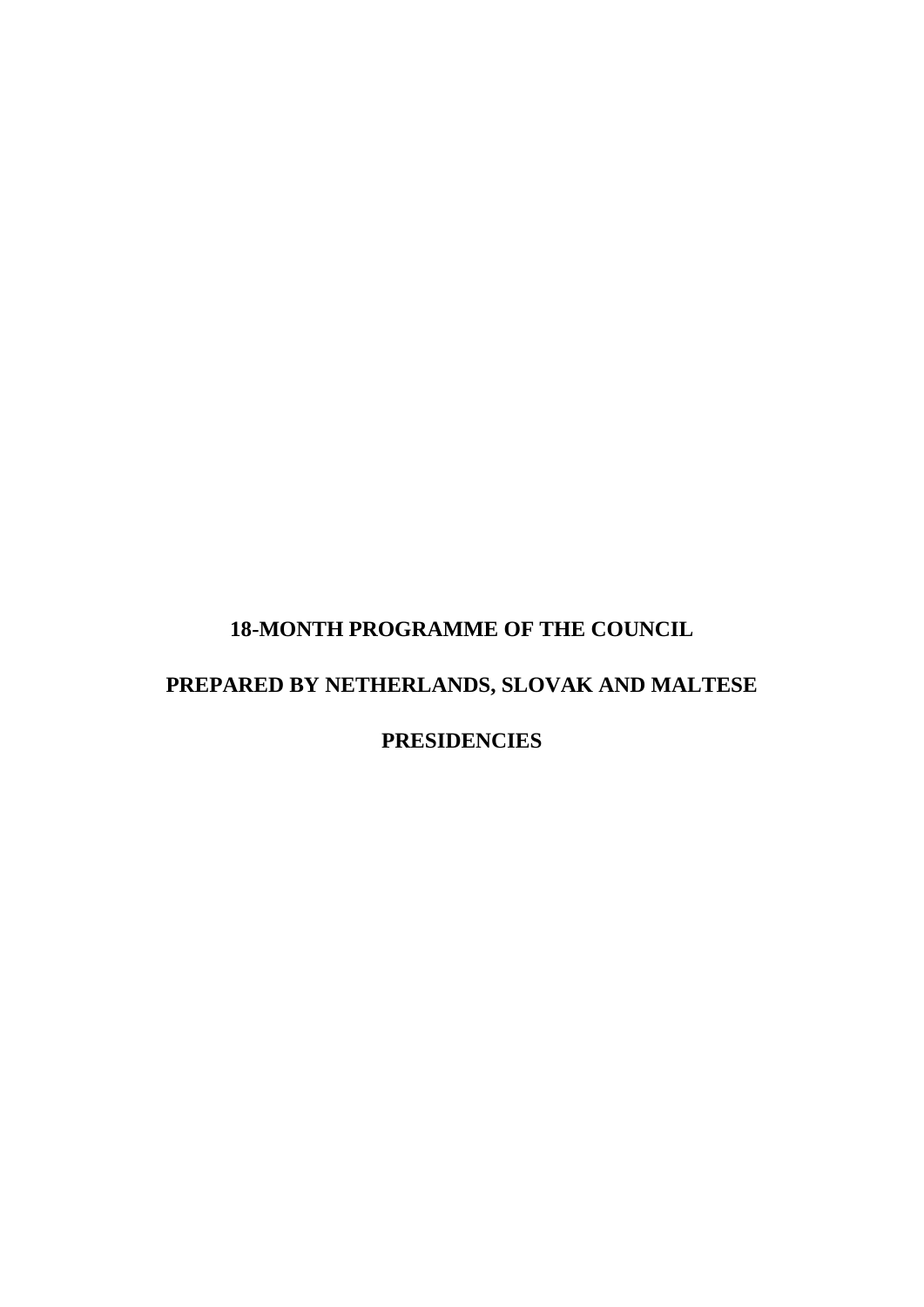#### **INTRODUCTION**

This document sets out the Council's work programme as established by the future Netherlands, Slovak and Maltese Presidencies, covering the period January 2016 to June 2017.

Now that the economy is showing signs of recovery, the Union should focus on delivering strong economic growth. At the same time it faces unprecedented challenges notably to its security and as a result of migration. Responding to these challenges requires a fundamental re-think in several policy areas. But the three Presidencies also have the opportunity to develop new policies in areas where action at the European level can bring real added value.

In establishing the Council's work programme, the three Presidencies have been guided by the priorities of the Strategic Agenda and recent conclusions of the European Council. They have put particular emphasis on the first pillar of the strategic agenda, since inclusive, smart and sustainable growth, jobs and competitiveness remain the top priority over the next eighteen months.

In implementing this programme the three Presidencies will take into account the importance of the principles underpinning better regulation. The Council as a co-legislator has a particular responsibility for ensuring that EU regulation is of the best quality and fully respects the principles of subsidiarity, proportionality, simplicity, transparency, coherence and fundamental rights. Better regulation will help meet the objectives set out in the Strategic Agenda. And a reduction in regulatory burdens will be an important driver for economic growth and competitiveness. The three Presidencies also note the Commission's intention to launch a reflection on an increased role for national Parliaments in the preparation of EU decision-making.

This programme is presented in a new format. It is operational, and seeks to provide a framework for organising and programming the work of the Council over the next eighteen months. Its structure - in five pillars - follows that of the Strategic Agenda. It highlights, for each pillar, those key files and issues that the Council will need to address during the period. Equally, it does not aim to be exhaustive; the three Presidencies will ensure that the Council remains flexible and that it can respond to new developments, and that it swiftly addresses challenges that may appear.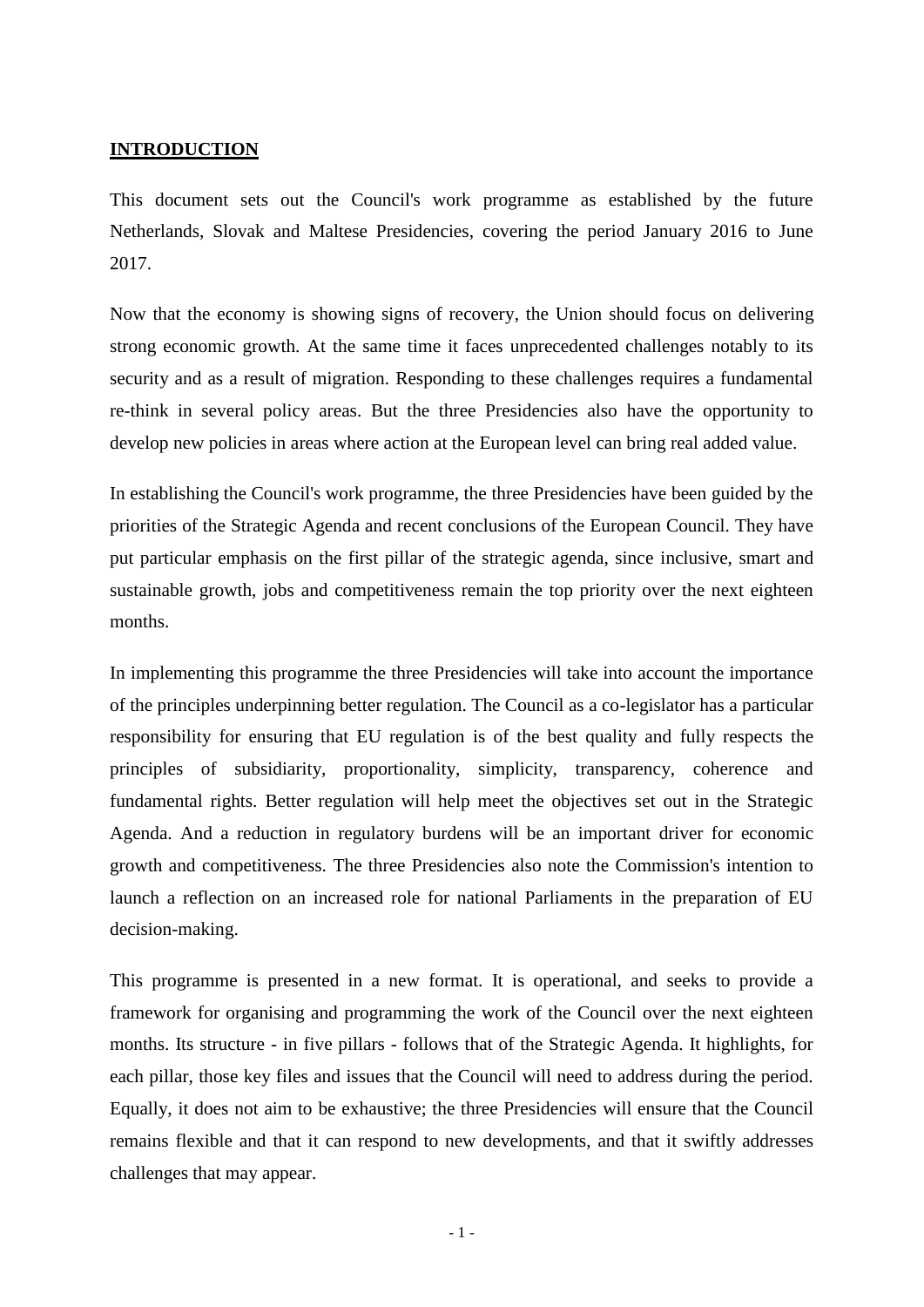The Presidencies acknowledge that many of the issues set out in this programme impact on each other. They will therefore ensure that all issues are handled in a way which takes full account of the wider context and of the potential impact in other sectors. Each section of the programme may involve the work of several Council configurations. The Presidencies will use every opportunity to improve the working methods of the Council in order to allow for better discussions and better results. They will also work closely with the European Parliament given its pivotal role as a co-legislator together with the Council.

Consistency of priorities across policies and institutions is crucial. The Presidencies have thus had consultations with the President of the European Council, and have ensured that this work programme reflects the Commission's annual work programme for 2016. The Trio programme will also serve as a guide for the three Presidencies in their cooperation with other institutions on annual and multiannual programming.

#### **1. A UNION OF JOBS, GROWTH AND COMPETITIVENESS**

Having addressed the immediate effects of the crisis, Europe needs to ensure that its future is on a stronger footing. The Union has focused recently on delivering economic growth and creating jobs, and this will continue to be the main focus of work across all policy areas, until it starts to have an effect on the real economy and in our societies, with a robust and sustainable recovery, able at the same time to deliver high levels of social, health and environmental protection. All institutions consider this to be their top priority. The five areas identified in the Strategic Agenda of June 2014 will be reflected in the work of the Council during the three Presidencies. These cover making full use of the potential of the single market, including in the digital sphere; encouraging a climate of entrepreneurship and job creation; investing in the future; strengthening the global attractiveness of the Union; and deepening economic and monetary union.

The three Presidencies will also focus on environmental issues such as developing a circular economy through calls for improved resource management in the areas of waste, water, air and biodiversity, while creating new green jobs and developing a more competitive resourceefficient economy.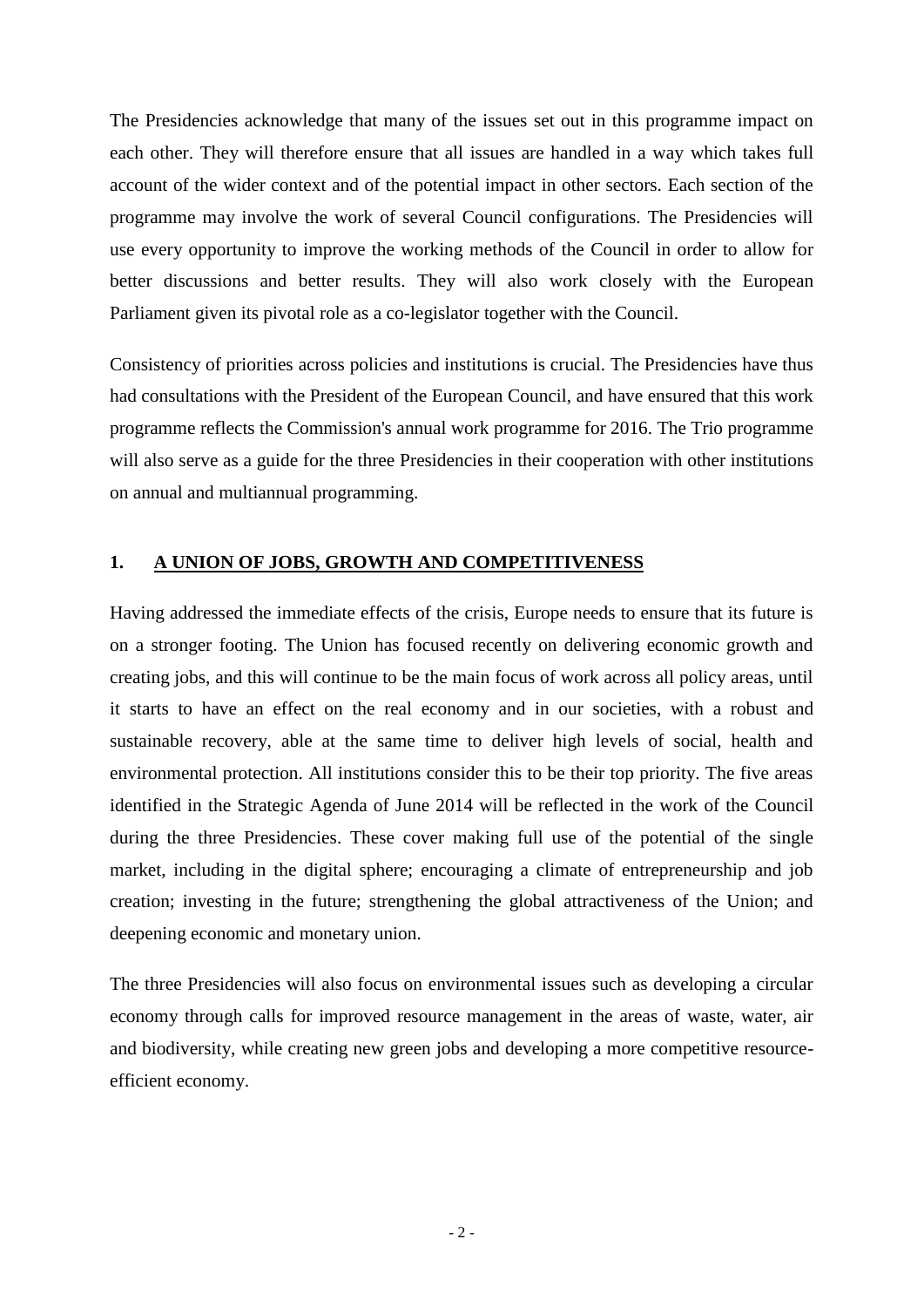### *SINGLE MARKET*

The single market is the key achievement of the Union and the most effective instrument for creating jobs. Deepening the single market, especially in the digital and services areas, has to be a priority. Enforcement, implementation, simplification and consistency of existing instruments are also high on the agenda. Following the publication of the Digital Single Market Strategy, work on its main elements will be taken forward, with a particular focus on the reform of the electronic communications framework, review of the audio-visual media and copyright law, the rules for cross-border e-commerce, e-government as well as digital economy, start-ups and SMEs.

- **→** Follow-up to the new Internal Market Strategy for goods and services, including legislative initiatives to facilitate cross-border provision of services and to address discrimination based on nationality, enhancement of mutual recognition, targeted sectoral initiatives on business and construction services, harmonisation and standardisation measures, an initiative on business insolvency law and improved enforcement
- → Better follow-up on implementation of CSRs under the European Semester, focussing on structural reforms on the Single Market
- $\rightarrow$  Initiatives issuing from the Digital Single Market package, including those in the areas of regulatory framework for electronic communications, copyright and portability, geoblocking, digital contracts, audio-visual media and e-commerce the Cable and Satellite directive, and consumer protection cooperation
- → Initiatives on a European research cloud, data ownership, free flow of data and egovernment action plan
- $\rightarrow$  The completion of the wholesale roaming market review
- $\rightarrow$  Pending proposals on data protection and web accessibility<sup>1</sup>
- **→** Directive on a single-member limited liability company
- → Upcoming Directive to provide a framework for cross-border divisions of companies
- **→** Blue Belt Initiative
- **→** Simplification of the Common Agricultural Policy implementing framework
- $\rightarrow$  Strengthening of the farmer's position in the supply chain
- **→** Circular economy package, including a legislative proposal on waste
- **→** Directive on enhancing shareholder engagement

<sup>&</sup>lt;u>.</u> <sup>1</sup> Subject to work currently ongoing.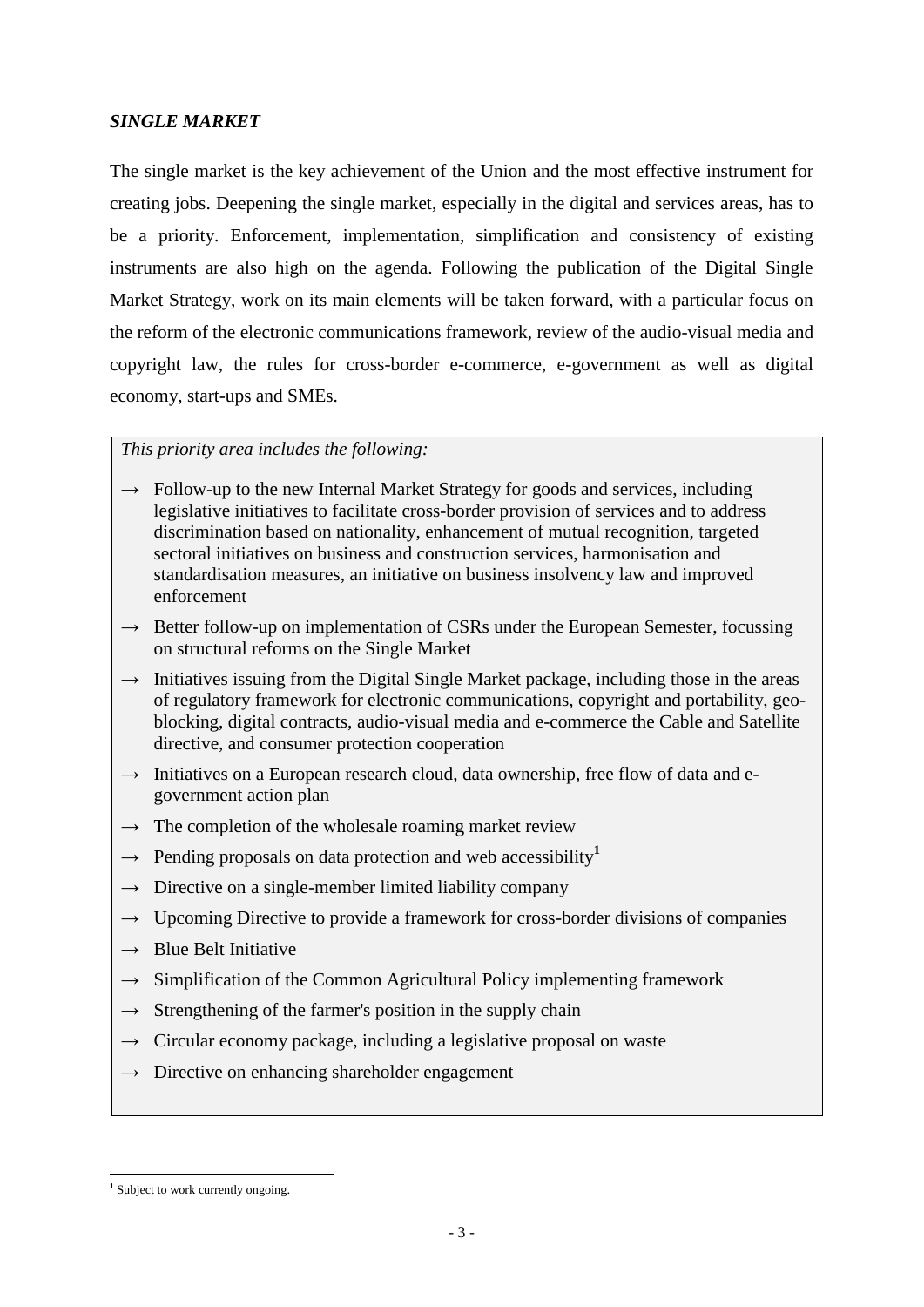### *ENTREPRENEURSHIP AND JOB CREATION*

Promoting a climate in which SMEs thrive will help open up the potential for the Union to generate further growth and create jobs. Creating the required framework conditions is a priority. This should include further work on regulatory fitness, including reducing regulatory and administrative burdens, and shifting taxation away from labour (see also chapter III below).

Unemployment is a major concern in most Member States. Proposals which help tackle unemployment and which open up opportunities for European citizens will be a key priority. Particular attention will be paid to initiatives in the area of youth, long-term and structural unemployment, as well as full access to the labour market. The annual assessment in the framework of the European semester will provide an opportunity for political discussions on the main issues.

The three Presidencies are determined to work together on the forthcoming Labour Mobility Package removing the remaining obstacles to EU mobility with the aim of smoothing the effect of future economic shocks, supporting fair competition and fair labour standards and in so doing contribute to the shared objective of decent work. The work of the three Presidencies will strive towards inclusive labour markets based on the making-work-pay principle.

- $\rightarrow$  Implementation of the Better Regulation agenda, including the follow-up of the REFIT programme and pursuing its further reinforcement, in particular for the benefit of SMEs
- $\rightarrow$  Follow-up of the third strand of the Investment Plan to ensure coordinated efforts towards a clear, predictable and stable regulatory framework for investment at European and national level, in particular for long-term investment projects as well as reduced costs of starting and running a business, especially for SMEs
- $\rightarrow$  Mainstreaming industrial competitiveness, including annual Competitiveness reports
- $\rightarrow$  An Action Plan on the European defence industry
- $\rightarrow$  Mid-term evaluation of the COSME programme
- $\rightarrow$  New Corporate Social Responsibility Strategy
- $\rightarrow$  Labour mobility package, including the revision of the coordination of social security systems (Regulations 883/2004 and 987/2009), in particular regarding unemployment benefits and long-term care and the targeted review of Directive 96/71/EC concerning the Posting of Workers in the framework of the provision of services
- $\rightarrow$  Regulation on a European Network of Employment Services (EURES)
- $\rightarrow$  Decision on establishing a European Platform for Undeclared Work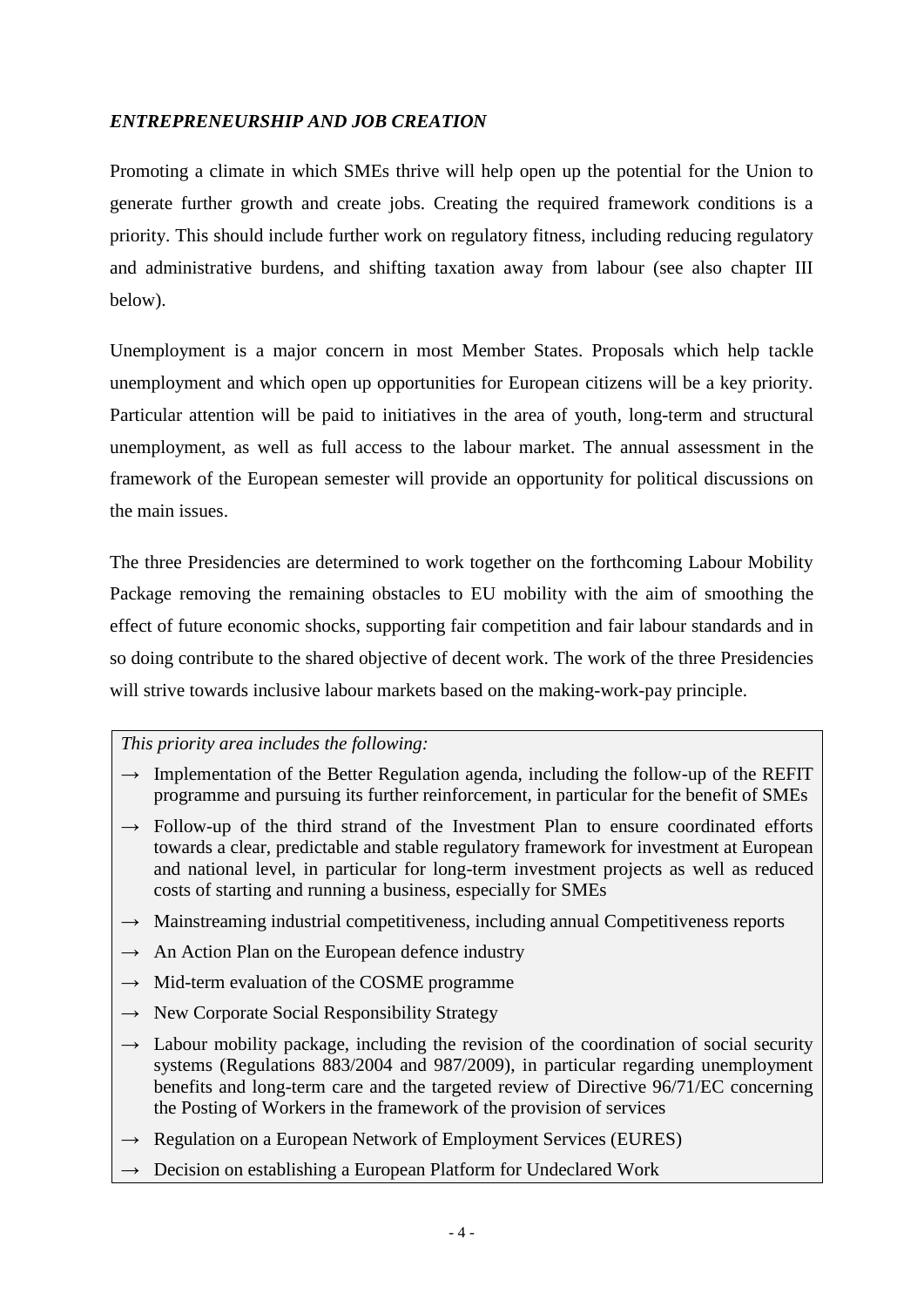- $\rightarrow$  Simplification of EU legislation on information and consultation of workers
- $\rightarrow$  Employment guidelines
- $\rightarrow$  Youth employment, including the review of the implementation of the Youth Guarantee/Youth Employment Initiatives
- $\rightarrow$  Proposal for a Council Recommendation on the integration of the long-term unemployed into the labour market

#### *INVESTING IN THE FUTURE*

After a drop in investment in recent years it is crucial that investment levels are restored if the economy is to grow. It is important that the investment climate is improved and bottlenecks removed. The three Presidencies will therefore encourage the further implementation of the Investment Plan for Europe. Particular attention will be given to the full implementation, operation and delivery of the European Fund for Strategic Investment.

The Union's budget, including the European Structural and Investment Funds, is its main investment tool. Sectoral programmes under the current Multiannual Financial Framework (MFF) will be implemented. These include tools for investment in infrastructure, technology and research, such as the Connecting Europe Facility, Trans-European transport networks (TEN-T) or the Horizon 2020 programme. At the same time, the regulatory framework for these sectors will be assessed and further improved. Transport, logistics and mobility are key to a strong European economy and a dynamic society. The Trio partners will focus on efforts to maintain and enhance the competitiveness of our transport sector in order to improve regional and global connectivity, create jobs and encourage growth. The Council will work towards maximising the contribution of the cohesion policy towards growth and jobs. Investment in human capital, education and skills, performance and innovation, which are essential for a competitive knowledge-based economy, will also be a priority.

The three Presidencies will work closely together with all the institutions and other stakeholders to further improve the EU budget process and take forward the MFF review with a view to reaching a timely agreement. The Council will follow up the work of the High Level Group on Own Resources, including participating in an inter-institutional conference with national Parliaments.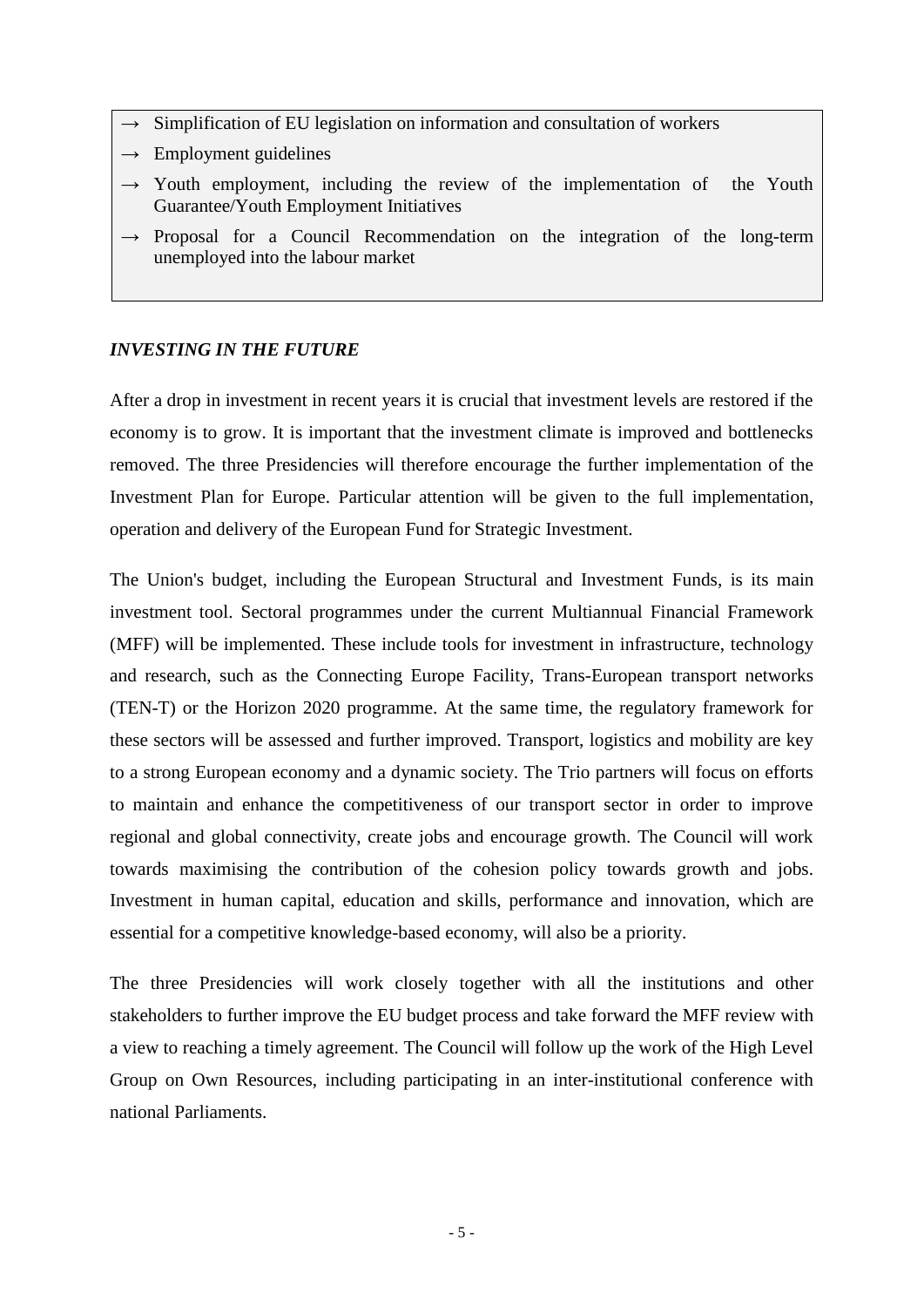- → Budgetary issues including:
	- \* Annual discharge procedure for 2014 and 2015
	- \* EU 2017 budget and ongoing monitoring of payments and adoption of 2016 and 2017 amending budgets and transfers
	- \* Review of the Multiannual Financial Framework
- **→** Implementation of the European Fund for Strategic Investment
- → Implementation of the Connecting Europe Facility and the TEN-T programme
- **→** Reviews of the cohesion policy co-financing rates for Cyprus, of the application of the top-up of cohesion policy co-financing for programme countries and of cohesion policyrelated macroeconomic conditionality provisions
- → Follow-up of the Commission Reports on the outcome of the negotiations concerning the 2014-2020 Partnership Agreements and Operational Programmes, financial instruments, and the European Structural and Investment Fund programmes and their contribution to the Europe 2020 objectives
- $\rightarrow$  Follow-up of the implementation challenges related to the ex-ante conditionalities
- **→** Urban Agenda
- → Implementation of the reformed Common Fisheries Policy (CFP) through multiannual fisheries management plans and the revision of the supporting legislation as well as through the external dimension of the CFP
- **→** Organic farming
- **→** Regulation on Official controls
- **→** Ports services regulation
- **→** Follow-up to the fitness check regulatory framework for EU passenger ship safety
- $\rightarrow$  Revision of the port reception facilities directive
- **→** Single European Sky package (SES II +), Slots Regulation, Air passenger rights regulation New Aviation Strategy, including revision of the European Aviation Safety Agency regulation and a framework for Remotely Piloted Aircraft Systems and negotiation mandates for aviation agreements
- **→** Timely adoption of the Fourth Railway Package
- $\rightarrow$  Review of the advisory structures for the European Research Area
- **→** Ex-post evaluation of the 7th Framework Programme for Research
- **→** Mid-term review of the Horizon 2020 programme
- **→** Spreading excellence and widening participation of Horizon 2020 research and innovation framework programme
- → Measures to support the young researchers, attractiveness of scientific career, support of mobility
- **→** Streamlining the Research and Innovation monitoring and reporting landscape
- **→** European Strategy Forum on Research Infrastructures (ESFRI) roadmap 2016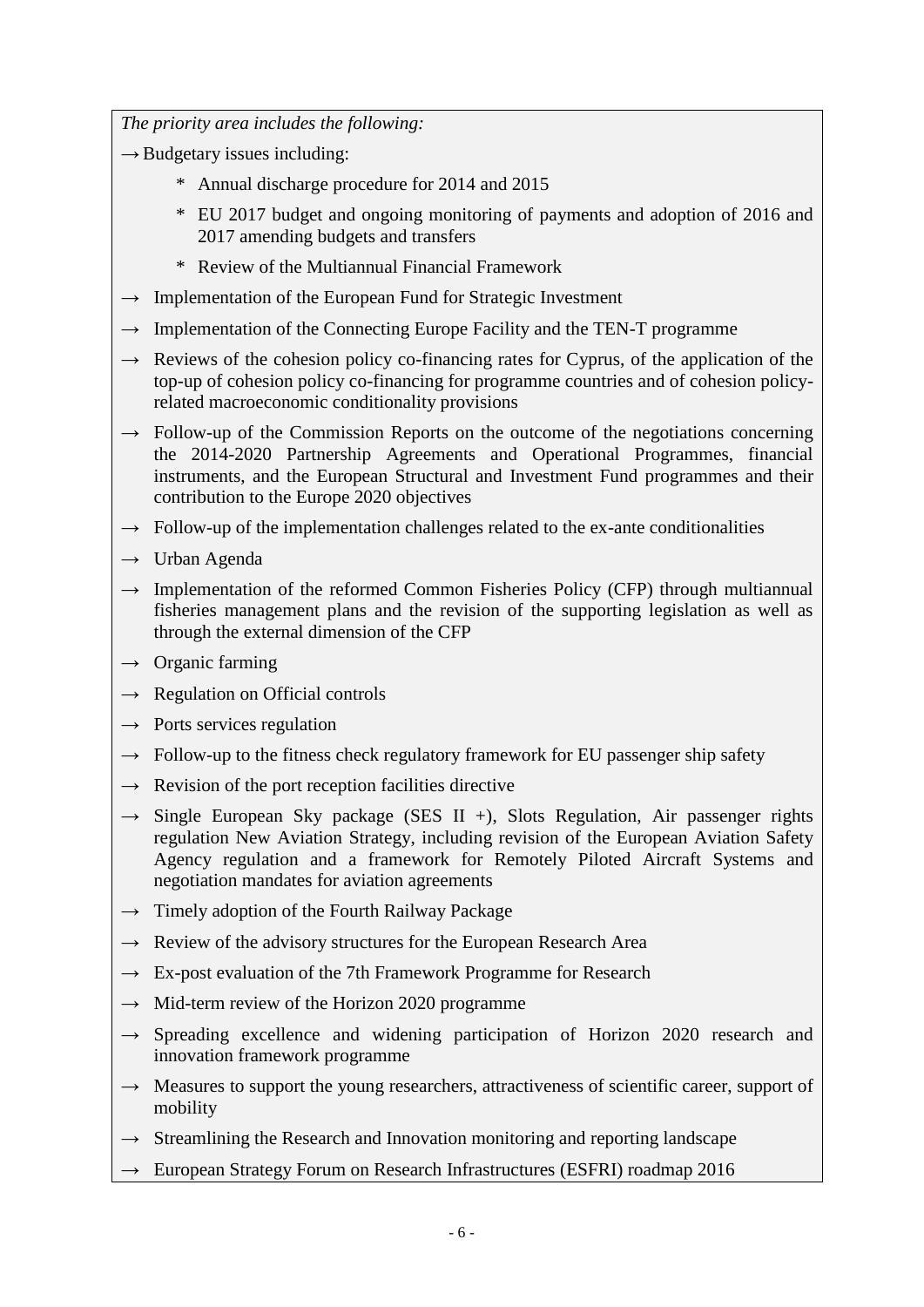- **→** European Open Science Agenda
- **→** Framework conditions for research and innovation
- **→** Article 185 initiatives on Partnership for Research and Innovation in the Mediterranean Area (PRIMA) and on Joint Baltic Sea Research Programme (BONUS 2)
- $\rightarrow$  Continuation, conclusion and implementation, as appropriate, of international science and technology agreements as well as support to relevant science diplomacy initiatives.
- → Follow-up to the upcoming Space Strategy for Europe and further development of EU's relations with the European Space Agency
- **→** Mid-term review of the Creative Europe Programme

#### *GLOBAL ATTRACTIVENESS*

Increasing the competitiveness of European industry should allow the Union to fully exploit the potential of trade as a lever for growth. The three Presidencies commit themselves to making rapid progress in all the steps within the remit of the Council for the conclusion of bilateral, regional and multilateral trade agreements, including the Transatlantic Trade and Investment Partnership (TTIP). The three Presidencies will also promote free trade agreements and encourage closer relations with the countries in Europe's neighbourhood. They will aim for a better integration of sustainable development into existing EU external policy instruments and in new trade policy opportunities.

- → Follow-up and implementation of agreements reached in the context of the WTO Doha Development Agenda
- → Continuation and conclusion of negotiations for multilateral and plurilateral WTO agreements in the areas of information technology, services, and green goods, and their implementation, as appropriate
- **→** Consideration of granting China "Market Economy Status" in the WTO
- **→** Free trade agreements with Canada and Singapore: finalisation of Council work for signature following the expected opinion of the European Court of Justice
- **→** Transatlantic Trade and Investment Partnership: continuation and conclusion of negotiations, including on investment protection
- → Continuation and conclusion of the negotiations on the EU-Japan Free Trade Agreement
- → Conclusion of the negotiations on the Vietnam Free Trade Agreement
- $\rightarrow$  Continuation and conclusion, as appropriate, of other negotiations for bilateral and/or regional free trade agreements such as with ASEAN countries, India, MERCOSUR and Southern neighbourhood countries. Preparations for negotiations on modernisation of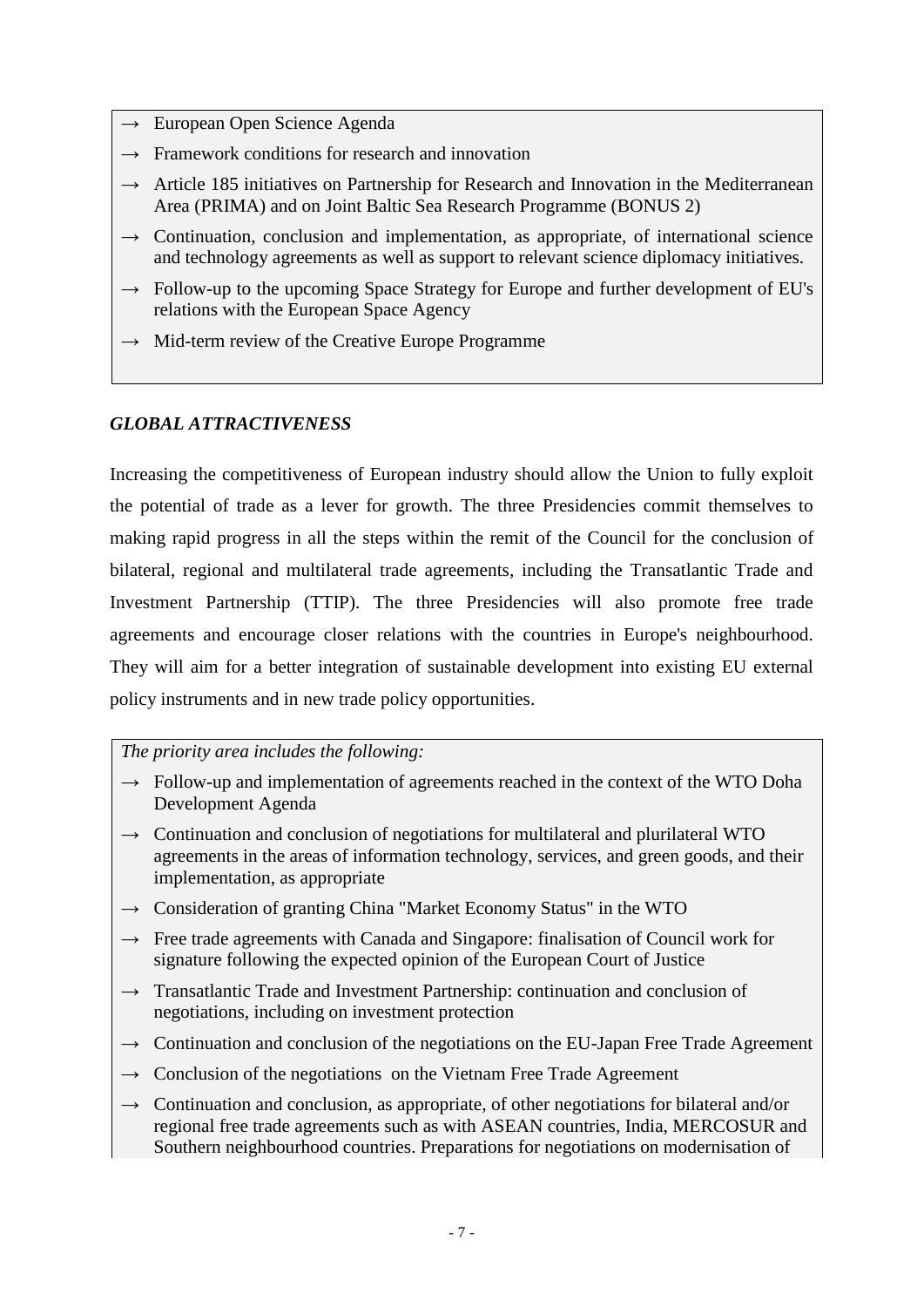free trade agreements with Mexico and Chile and on new free trade agreements with Australia and New Zealand

- → Conclusion of EU-China negotiations for an investment agreement
- **→** Work towards developing a successful trade dimension of the EU's Eastern and Southern neighbours and discussing possibilities of further cooperation
- $\rightarrow$  Consideration of modernising the Customs Union with Turkey
- $\rightarrow$  EU efforts to include BRIC countries into export credit disciplines

### *EMU*

Further to the "Five Presidents report" presented at the June 2015 European Council the three Presidencies will take forward discussions on completing the architecture of the EMU. The three Presidencies will pursue efforts in favour of an enhanced cycle of economic policy coordination taking into account the proposals presented on 21 October 2015 on a strengthened social dimension as well as making further progress on the completion of the banking union. The Council will also aim at making progress towards the establishment of a capital markets union, which, while respecting the principle of proportionality, will ensure better access to capital for companies. The Council Presidencies will actively engage in the consultation process ahead of the Commission White Paper on Stage 2 proposals for completing the EMU, including the envisaged High Level Expert Group.

*The priority area includes the following:*

**→** Follow up to Five Presidents' Report

- **→** Reinforcement of the Social dimension of the EMU
- → New approach to Europe's growth and sustainability taking into account the Europe 2020 Strategy Review and the implementation of United Nations Sustainable Development Goals
- **→** Revamped European Semester
- **→** Preparation of G20 meetings
- **→** Directive on Institutions for Occupational Retirement Provisions
- **→** Money Market Funds Regulation
- **→** Banking Structural Reform Regulation
- **→** Single Resolution Mechanism implementation
- **→** Upcoming proposal on the Resolution of Central Counterparties ("non-bank resolution")
- → Review of funding and governance of structures of European Supervisory Authorities
- **→** European Deposit Insurance Scheme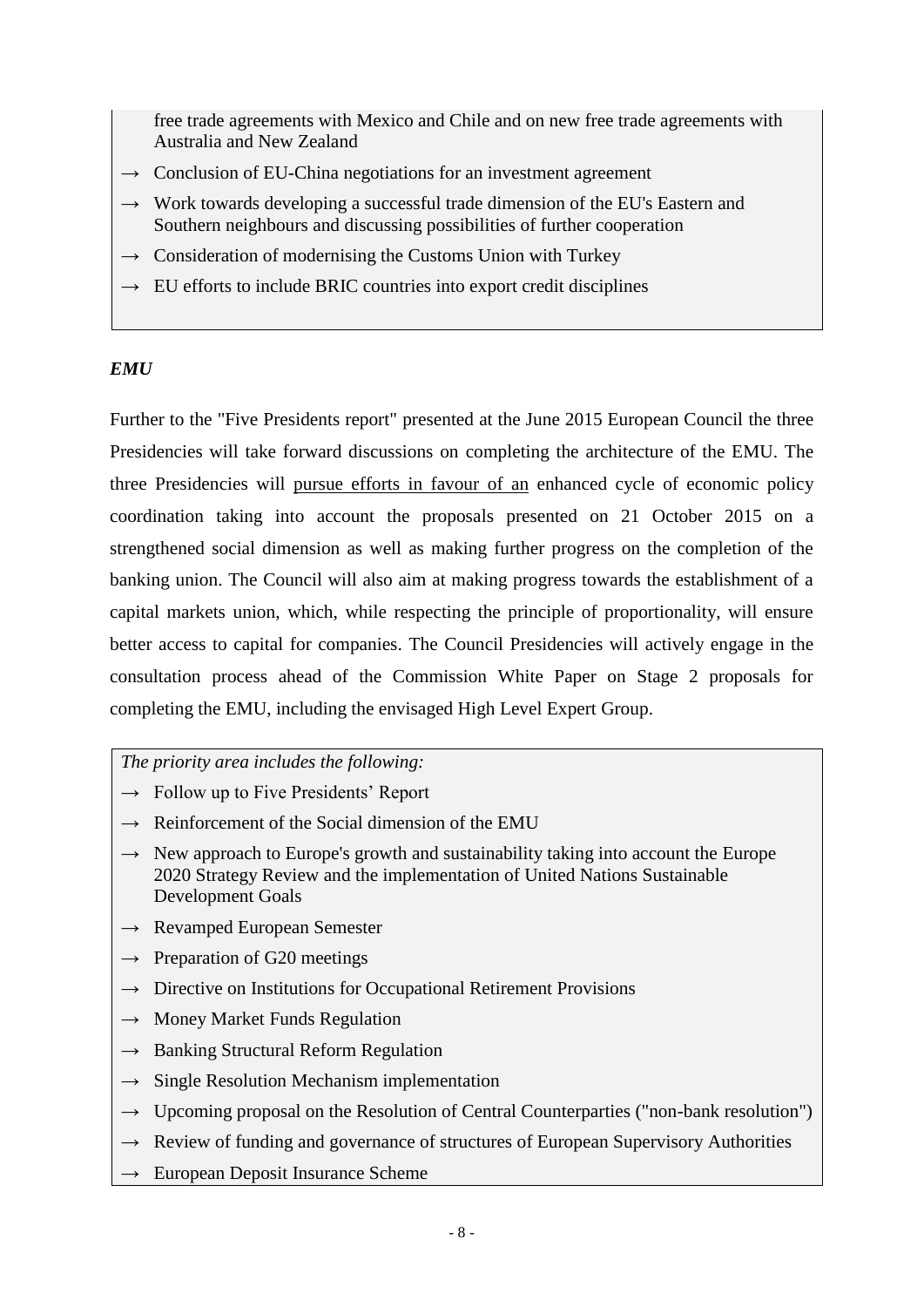- Capital Markets Union Action Plan, including a reduction of capital charges for infrastructure investments
- **→** Securitisation proposal
- **→** Review of the Prospectus Directive

### **2. A UNION THAT EMPOWERS AND PROTECTS ALL ITS CITIZENS**

Our societies are still living with the consequences of the crisis and this has led to significant challenges to the Union's social fabric. The three Presidencies will work on preserving Europe's social model in its various expressions, investing in human capital to equip our societies for the future, fighting poverty and social exclusion and protecting all Europe's citizens, in full respect of national competences and subsidiarity.

The three Presidencies will pursue equal treatment including gender equality, and economic independence. Measures will be taken rapidly to modernise educational systems and facilitate training and jobs for young people as well as develop life-long learning. The Presidencies will also focus on the role of inclusive high quality education for all in promoting social equity, social inclusion, citizenship and shared European values.

Social protection systems which provide adequate levels of protection, while contributing effectively to social and labour market inclusion, will be a priority. Current demographic trends require a coordinated response in order to make our welfare systems and labour markets better equipped to face major social changes.

The protection of the health of EU citizens remains a key objective. The three Presidencies will take forward discussions on ways to improve the health status of the EU population, by fighting non-communicable diseases, the availability of and access to innovative and affordable medicines for patients as well as cooperation between Member States' health systems. Proper attention will be paid to health security and EU preparedness in the event of cross-border health threats as well as to antimicrobial resistance. Work will be taken forward on proposals related to health and safety at work and environmental quality.

The wider goal of ensuring social fairness also applies to the area of taxation, where work will be continued. Within this context, every effort will be made as necessary to tackle tax fraud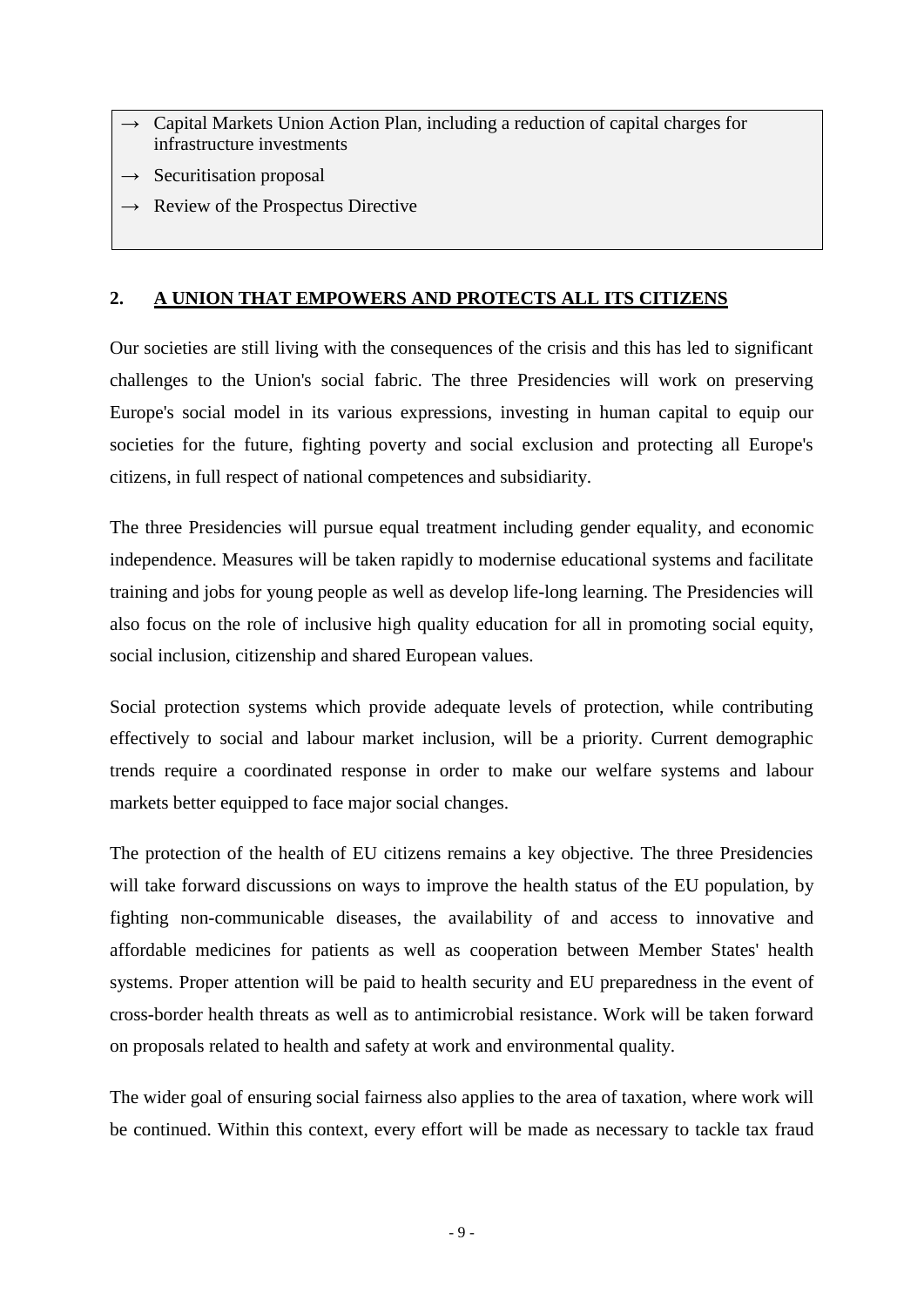and tax evasion and avoidance, to guard against the erosion of the tax base and profit shifting, and to improve information exchange.

- **→** Directive on improving the Gender balance on company boards
- $\rightarrow$  Directive on implementing the principle of Equal treatment between persons irrespective of religion or belief, disability, age or sexual orientation
- **→** EU Strategic Framework on Health and Safety at Work 2014-2020 and amendments to related legislation, including on carcinogens
- $\rightarrow$  Upcoming initiatives to address the challenges of work-life balance for working families and support women's participation in the labour market
- $\rightarrow$  Improved access to goods and services by people with disabilities
- **→** New Skills Agenda for Europe, including the mutual recognition of qualifications, and possible other initiatives on modernisation of higher education
- **→** Mid-term review of Erasmus+ Programme
- $\rightarrow$  Implementation of the renewed framework for European cooperation in the youth field to enable all young people to engage in a diverse, connected and inclusive Europe
- **→** Capitalising on good governance, social inclusion and education in and through sport with specific attention to international major sport events, sport diplomacy and voluntary activities
- **→** Medical devices and *In-vitro* medical devices package
- **→** Novel foods Regulation
- **→** Preparation of EU positions for WHO Framework Convention on Tobacco Control COP 7 and the implementation of the Tobacco Products Directive
- → Revised proposal for a Council Directive for a Common Consolidated Corporate Tax Base
- → Follow-up to the Corporate tax package including the implementation of the Council conclusions in relation to OECD work on Base Erosion and Profit Shifting (BEPS)
- **→** Revision of the Interest-Royalty directive
- $\rightarrow$  Reporting to the European Council on tax issues
- **→** Code of Conduct (Business taxation) reporting to the ECOFIN Council
- → An Action Plan for an efficient and fraud-proof definitive regime for Value-Added Tax (VAT)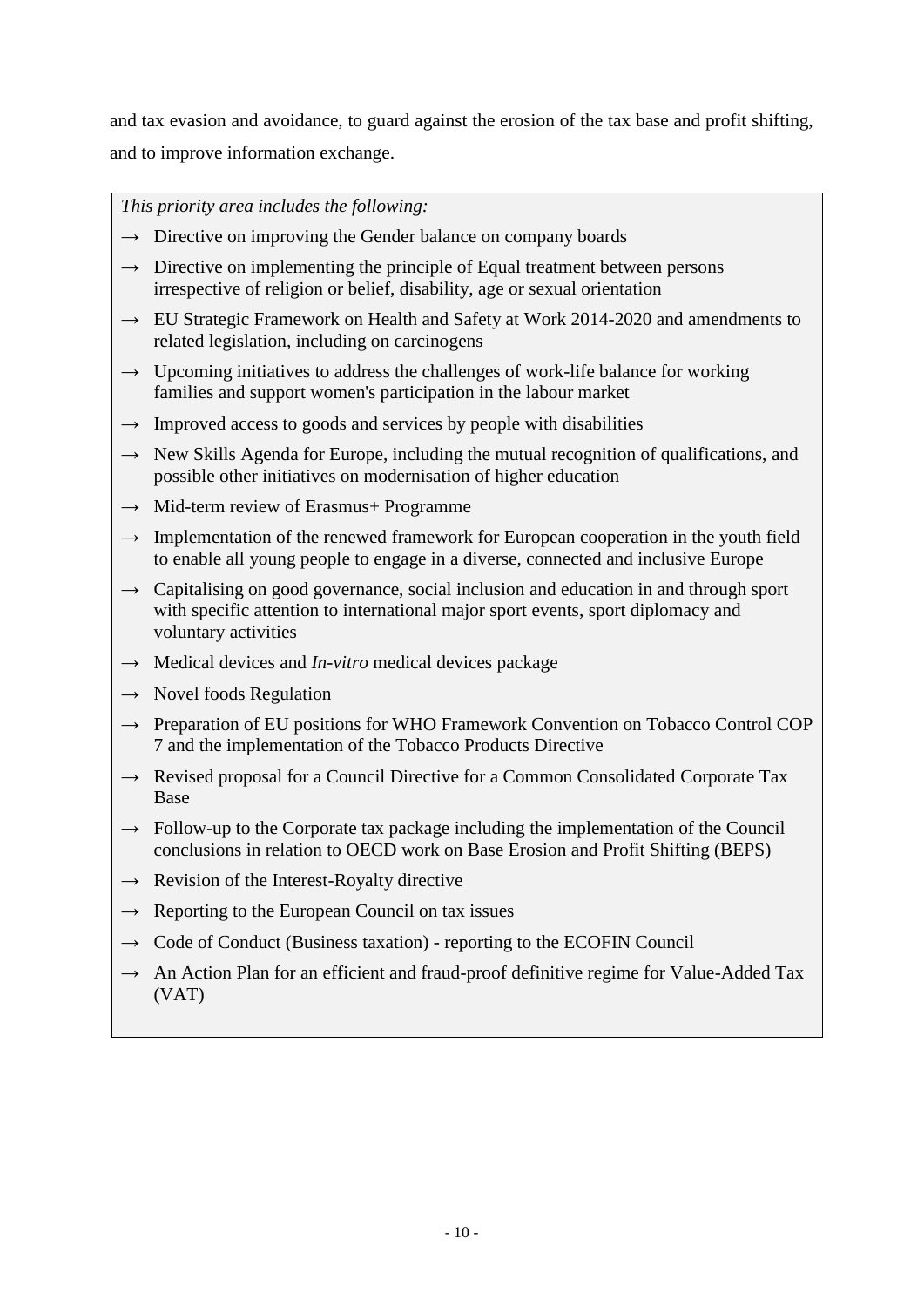# **3. TOWARDS AN ENERGY UNION WITH A FORWARD-LOOKING CLIMATE POLICY**

Pursuing work towards an Energy Union with a forward-looking climate policy, as stated in the Strategic Agenda, will be one of the key priorities of the three Presidencies. Work will be taken forward in line with the Energy Union Framework Strategy and the Europe 2020 Strategy, which acknowledges that transition towards a green, low carbon, energy and resource-efficient economy, through the creation of new "green" jobs and world-class technological knowhow, is essential to achieve smart, sustainable and inclusive growth.

A complete and fully functioning internal energy market remains a major goal of the Union for the coming period. The Presidencies will take forward work on the interconnection of energy infrastructures, in accordance with the targets set by the European Council, including by strengthening regional cooperation and international cooperation in the field of energy. Increasing energy security through diversification of suppliers, sources and routes remains a key objective. Work will continue on the design of the governance system of the Energy Union. Energy efficiency, energy prices and renewable energy will also be addressed as important issues in relation to competitiveness.

On climate, the three Presidencies will ensure an appropriate follow-up of the outcome of the UN Climate Change Convention COP-21 in December 2015 in Paris. The implementation of the 2030 energy and climate package, including the proposal on the Emission Trading Scheme (ETS) and the expected proposal on emission reduction in other sectors ("non-ETS"), will be given proper attention. The three Presidencies aim at making significant progress on the negotiations during their term.

The three Presidencies will explore innovative working methods and further sharing of knowledge and best practices. They will pursue work on better regulation to ensure greater consistency between EU Directives, integration, better enforcement and modernisation of EU policy. The three Presidencies will also work on an Energy Union Governance system encompassing all the above-mentioned efforts in the field of energy and climate policy. In order to improve the efficiency of the preparations for international meetings, the Presidencies will set up joint teams for the entire period of the three Presidencies, where this is considered practical.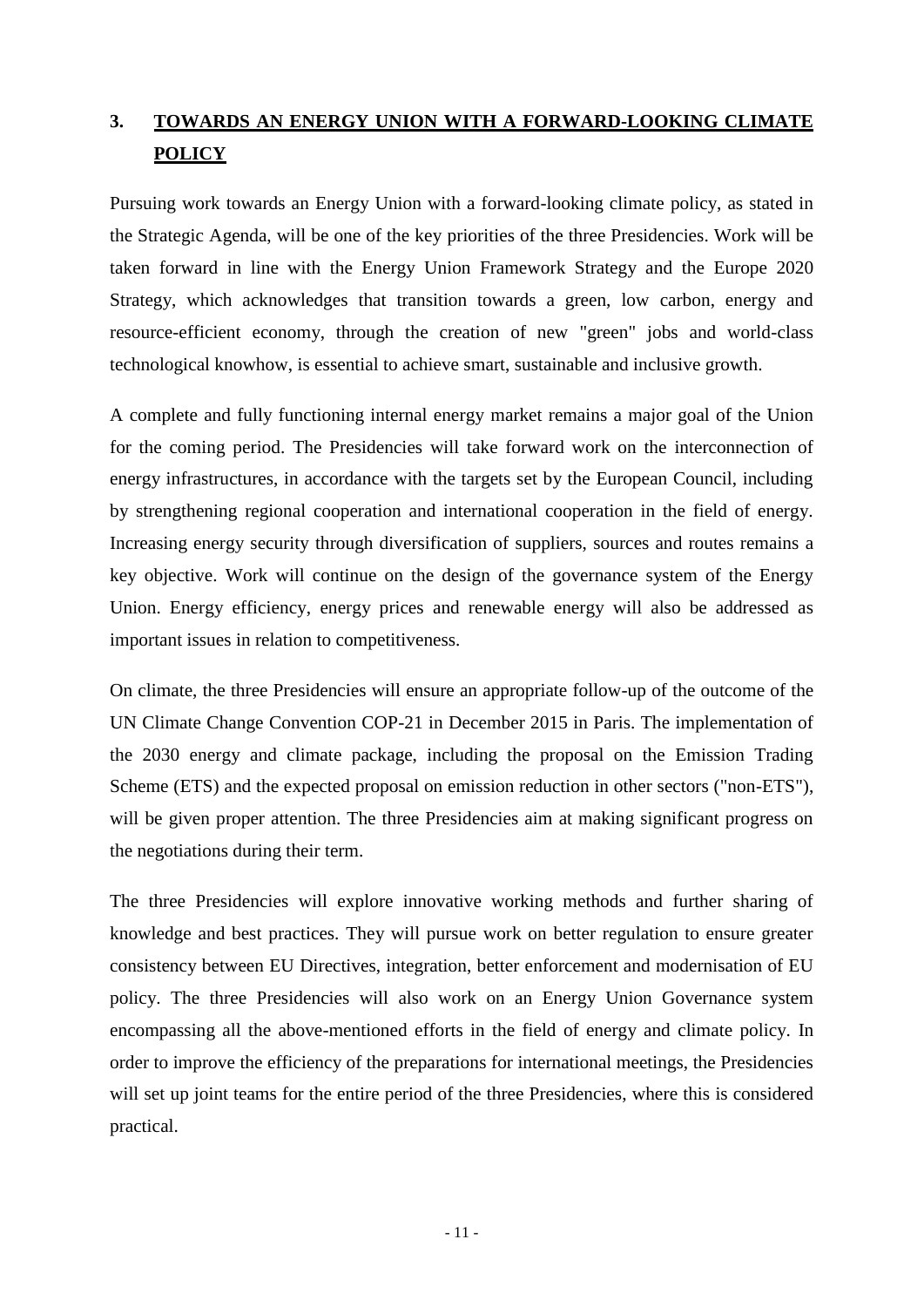*This priority area includes the following:*

- $\rightarrow$  Review of the energy efficiency framework for products (Energy Labelling Directive)
- → Revision of the Regulations on the security of electricity supply and security of gas supply
- → Review of Decision 994/2012 on exchange of information on intergovernmental agreements in the field of energy
- **→** Renewable Energy package, including sustainability criteria for biomass
- $\rightarrow$  Energy Efficiency package, including the review of the Buildings directive
- → Electricity market design package, including proposals on the redesign of the electricity market, ACER review and regional cooperation
- **→** Empowering consumers notably through deploying demand side response and using smart technology
- **→** External dimension (Energy Community, Euro-Mediterranean Cooperation on energy, Energy Charter, Energy Diplomacy Action Plan,…)
- **→** Liquefied Natural Gas and Storage Strategy
- $\rightarrow$  Completion of energy infrastructures and measures to reach the 15% interconnection target for 2030, inter alia through the implementation of the TEN-E programme
- **→** Energy prices and costs
- → Integrated strategy for Energy Union Research, Innovation and Competitiveness
- $\rightarrow$  2<sup>nd</sup> State of the Energy Union Report
- **→** Energy Union Governance
- **→** National Emission Ceilings Directive
- **→** Review of the ETS Directive
- **→** Non-ETS (effort sharing) Decision
- $\rightarrow$  Other implementing legislation of the 2030 package, as, for example, the inclusion of the land use, land use change and forestry (LULUCF) into the 2030 Package
- → Review of regulations setting emission performance standards targets for cars and vans for post-2020
- **→** Follow-up to UNFCCC COP-21 and preparation and follow-up of COP-22
- → ETS Directive on Aviation: follow-up to the 2016 Assembly of the International Civil Aviation Organisation (ICAO)

#### **4. A UNION OF FREEDOM, SECURITY AND JUSTICE**

The area of freedom, security and justice will be developed on the basis of the Strategic Guidelines set out by the European Council in June 2014. The focus during the period will be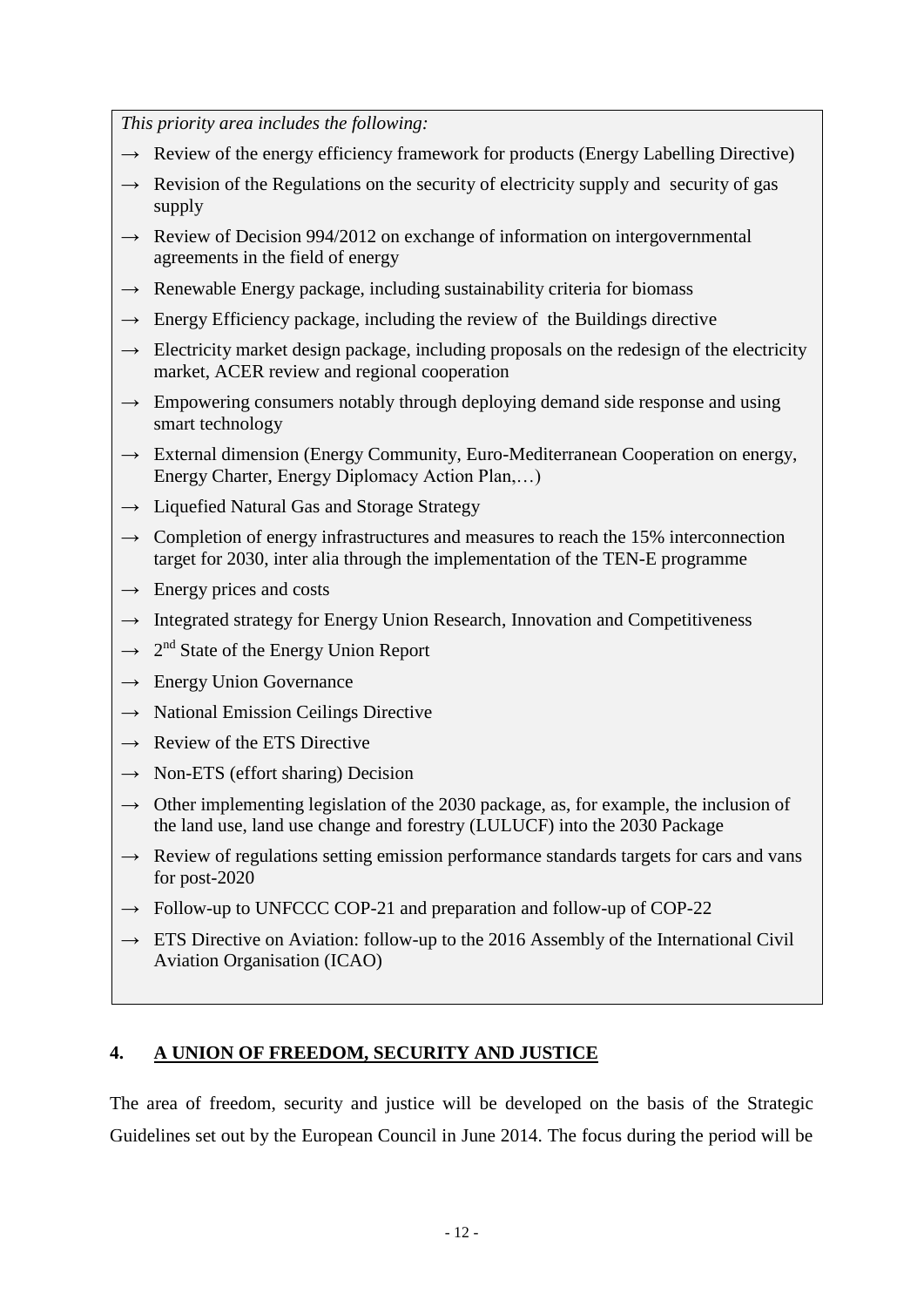on implementation, in a spirit of mutual trust, and ensuring coherence between all relevant policies and instruments, including the external aspects.

The topics of irregular migration flows and international protection remain high on the agenda and call for solidarity and responsibility from all Member States. The Presidencies will aim at identifying gaps and explore new ways of addressing them. Particular attention will be devoted to the "smart borders" package and the implementation of the actions identified in the Commission's Communication on a European Agenda on migration of May 2015 and in the June and October 2015 EC conclusions, including work on the future development of the Common European Asylum System, efforts on relocation and resettlement, return and readmission, border management, stepping up the fight against human smuggling, and taking forward work in relation to legal migration. Furthermore, the three Presidencies will work to ensure a better link between migration, security and external policy. The three Presidencies aim to make progress in the on-going legislative work concerning new management of external borders and the new Visa code.

In the field of security, further to the Commission's Communication on a European Agenda on Security, the implementation of the Renewed EU Internal Security Strategy, is paramount. The three Presidencies aim to have a comprehensive and integrated approach to cybersecurity and cybercrime, corruption, serious and organized crime and trafficking in human beings, including for labour exploitation. The fight against terrorism remains high on the agenda of the Council.

Concerning the area of justice, the emphasis will be on consolidation and effectiveness of existing instruments in practice. The three presidencies will promote improvement of the quality of legislation, taking into account the needs of citizens, authorities and legal practitioners. The three Presidencies will focus on progress on procedural rights in criminal proceedings as well as the continued the fight against fraud to the financial interest of the Union, including the work on the European Public Prosecutor's Office. As regards civil justice, work will focus on family law. The three Presidencies will boost e-justice solutions. Protection of human rights will be a general objective and the three Presidencies will try to take work forward on the accession of the EU to the European Convention on Human rights. Progress on the Data Protection package will be one of the priorities<sup>2</sup>.

 **2** Subject to work currently ongoing.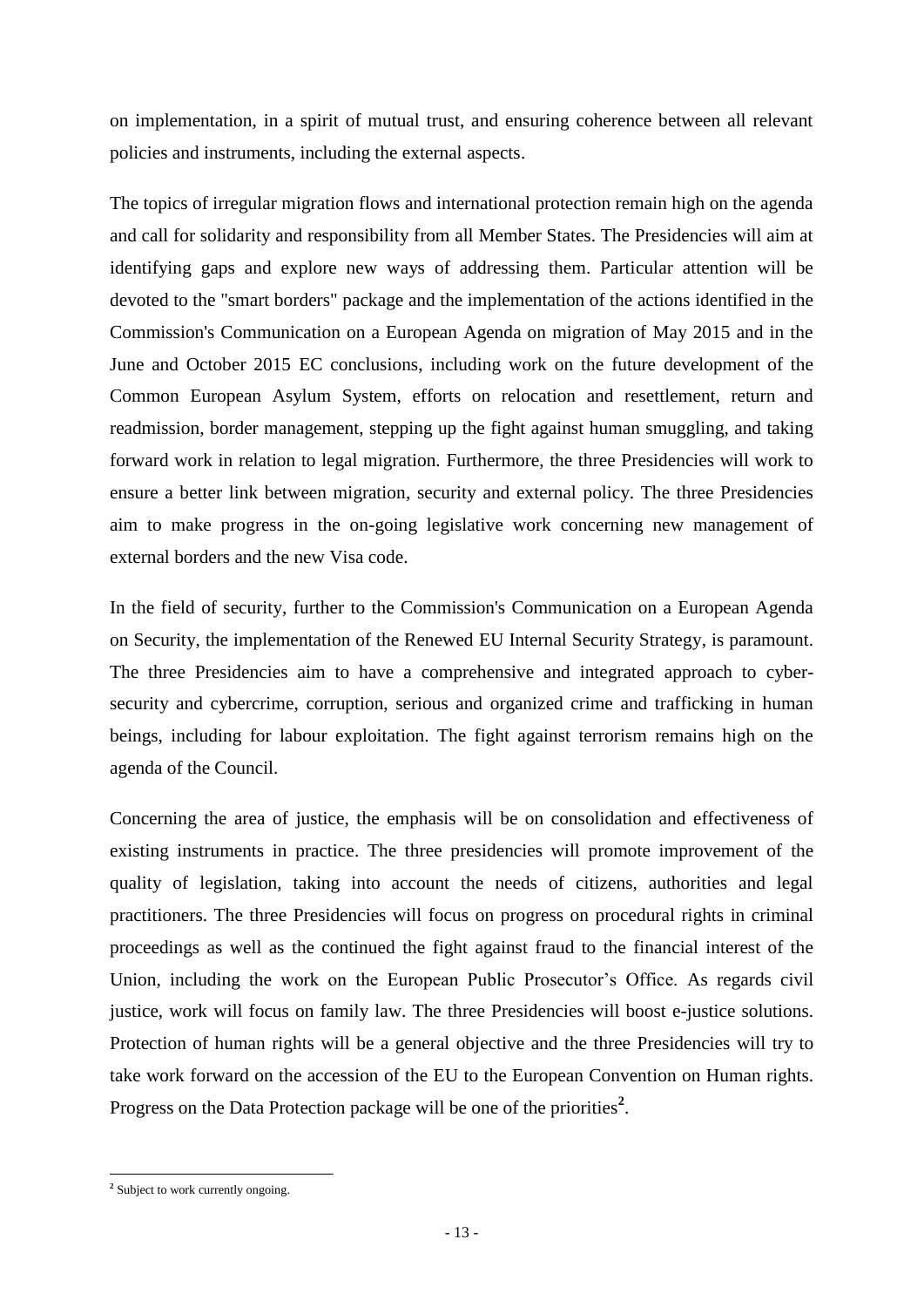- **→** European Agenda on Migration, including:
	- \* the Review of the Blue Card Directive and a new approach to Legal Migration
	- \* Evaluation of and possible amendments to the Dublin Regulation
	- \* work on an EU relocation mechanism
	- \* Further efforts to enhance resettlement opportunities
	- \* Proposals for strengthening the role of the European Asylum Support Office
	- \* Effectiveness of the Schengen area
	- \* Proposal to amend the Asylum Procedure Directive (Directive 2013/32/EU) to strengthen 'Safe Country of Origin' provisions
	- \* Work related to irregular immigration, including return and readmission
	- \* Work emanating from the Action Plan on migrant smuggling
	- \* proposals for enhanced protection schemes in the proximity of the EU
	- \* Migration Action Plan with Turkey
- **→** Reinforcement of Frontex, including in the context of discussions over the development of a European Border and Coast Guard System
- → Smart Borders proposals, including the Entry/Exit system and Registered Traveller Programme
- → Implementation of the Common European Asylum System, including regulation on the international protection of unaccompanied minors
- **→** A simplified Union Visa Code and Touring visa regulations
- **→** Visa facilitation and liberalisation agreements
- **→** Enlargement of the Schengen area
- **→** Europol Regulation
- **→** Passenger Name Records directive and agreements
- $\rightarrow$  Operational cooperation between law enforcement authorities
- **→** Legislative proposal on firearms
- **→** Peer evaluation regarding cybercrime
- **→** The EU Agenda on Security, including
	- \* Follow-up to the Renewed EU Internal Security Strategy, including upcoming Commission initiatives on the revision of the framework decision on terrorism, improved rules on firearms, extension of ECRIS to third country nationals and fraud on non-cash payments
	- \* Renewed EU strategy on trafficking in human beings
	- \* Reviewing obstacles to criminal investigations on cybercrime, notably on issues of competent jurisdiction and rules on access to evidence and information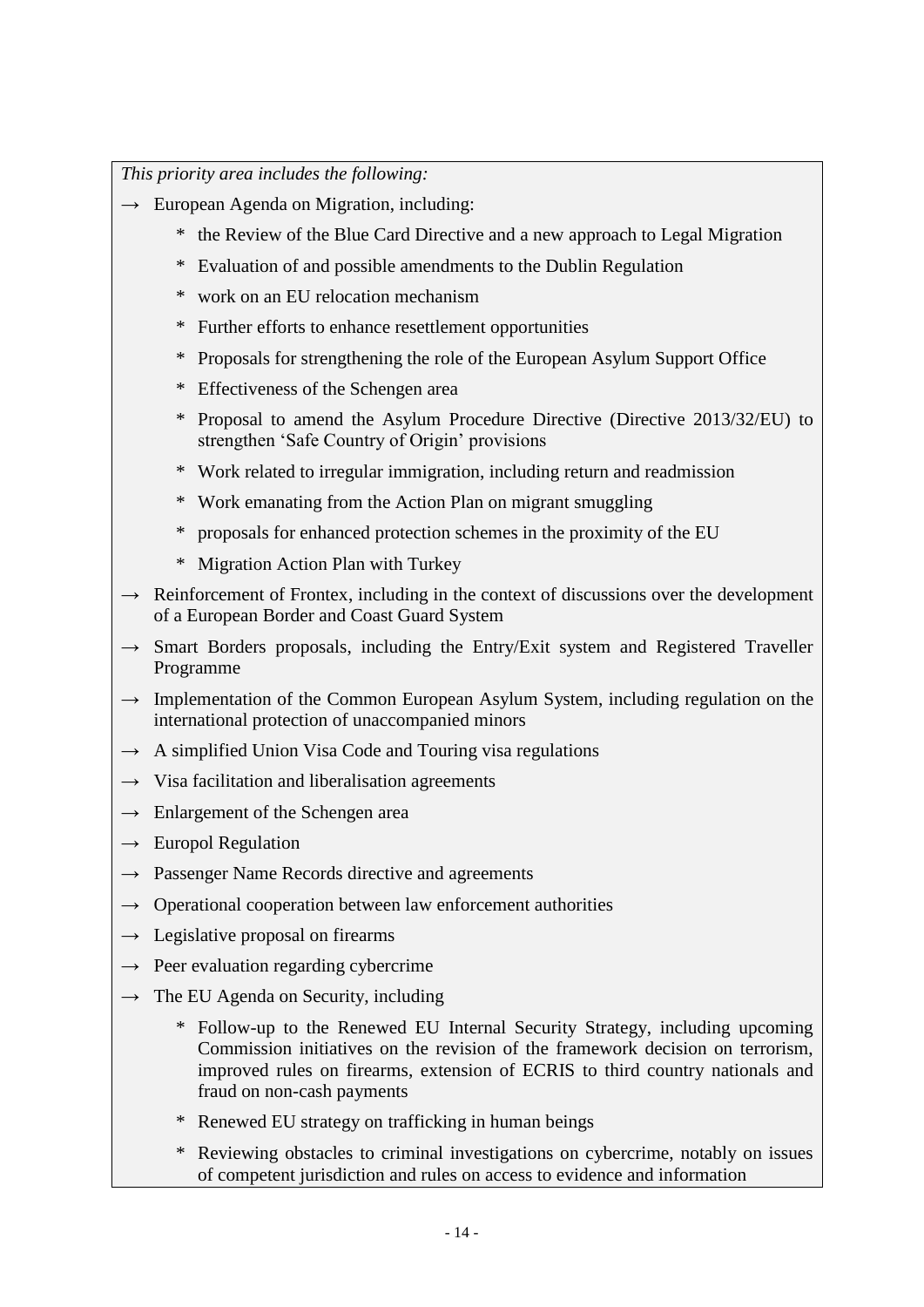- \* New EU policy cycle for organised and serious international crime
- **→** Supporting the establishment of a European Victims' Rights Network
- **→** Data Protection Package
- **→** EU-US Data Protection Umbrella Agreement
- **→** Eurojust Regulation
- **→** European Public Prosecutor's Office Regulation
- **→** Roadmap on strengthening procedural rights for suspects and accused persons in criminal proceedings, including notably the proposals on procedural safeguards for children and legal aid in European arrest warrant proceedings
- **→** EU accession to the European Convention on Human Rights
- **→** Family law: matrimonial property regime and property consequences of registered partnerships
- **→** e-Justice
- **→** Regulation promoting the free movement of citizens and businesses by simplifying the acceptance of public documents
- **→** Rule of Law dialogue
- **→** Revision of the "Brussels II" Regulation on the Jurisdiction, recognition and enforcement of judgments in matrimonial matters and matters of parental responsibility
- **→** Mutual recognition of confiscation orders

## **5. THE UNION AS A STRONG GLOBAL ACTOR**

The EU's strategic environment has changed due to globalisation and growing instabilities surrounding the EU, threatening our European values and security. Greater connectivity, competition and complexity in our global environment confront the EU with both challenges and opportunities. The EU will need to address this uncertain outlook, in which threats, challenges and opportunities coexist and EU internal and external security are increasingly intertwined. In particular, in the EU's neighbourhood, inherent instability has brought heightened risk. To the east, disregard for the principles of international law has undermined the European security order and led to geopolitical tension. To the south, conflicts and human rights violations are predominant features, and have created long-lasting security, humanitarian and socio-economic challenges. Against the background of this volatility in the broader neighbourhood, the credibility of the enlargement process and effective progress of the Western Balkans region towards the EU remains strategically important.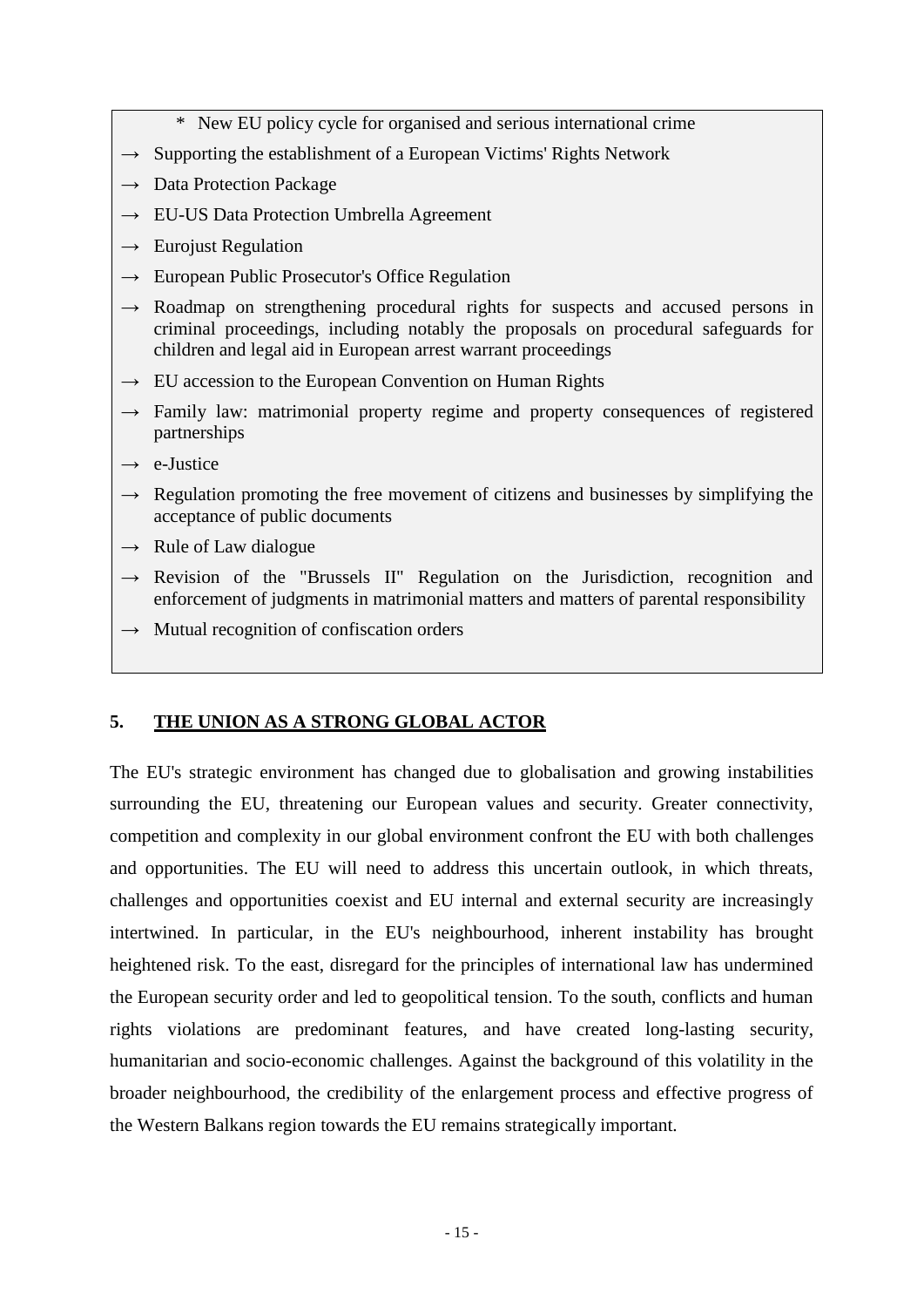An "arc of instability", stretching from Eastern Europe to the Sahel, affects the EU's own security and threatens to undermine EU shared values and interests. The EU must deal with emerging threats such as hybrid threats, terrorist groups with massive resources at their disposal such as ISIL/Da'esh and cyber-attacks; as well as perennial ones such as proliferation, piracy, extremism and terrorism. Greater human mobility has led to challenges from irregular migration, human trafficking and smuggling. Universal human rights and democratic values are under attack by hostile ideologies and propaganda.

Migration will most certainly remain high on the international agenda. The implementation of The European Agenda on Migration, the European Council Conclusions of April, June and October 2015, the outcome of the Meeting of Heads of State or Government of September 2015, and the outcome of the Valletta-summit of 11-12 November 2015 as well as the Highlevel Conference on the Eastern Mediterranean/Western Balkans route of 8 October 2015, will be at the core of the Trio agenda with regard to the external aspects of migration. The agreed measures on migration will have to be implemented and assessed in 2016 and 2017 as some of them need a medium to long-term approach, particularly those aimed at stemming the flow of irregular migration and on tackling the root causes by reinforcing cooperation with countries of origin and transit in an integrated manner.

On counter-terrorism the ambitious conclusions of the Foreign Affairs Council of February 2015 will need to be further implemented, in particular with regard to the EU's external counter-terrorism work, including enhanced counter-terrorism political dialogues, the action plans and capacity building projects with the countries of the Middle East and North Africa.

The EU response will need to include an outward looking and joined-up approach to security and diplomacy. Relevant EU policies and instruments will need to be deployed in a more strategic way, aiming at protecting and promoting EU values and interests. In this regard, the forthcoming EU global strategy on foreign and security policy will play a crucial role in defining our political ambitions, objectives and instruments to achieve them. The review of the European Neighbourhood Policy and the mid-term review of European Neighbourhood Instrument will be central to defining a new approach to our neighbourhood. Differentiation will be key, ensuring that the EU's approaches take account of partner countries' specific situations. Effective and coherent application of EU policies relating to external action is essential, working on the basis of a comprehensive approach that links, inter alia, diplomacy, trade, energy, development, migration, human rights, and security and defence.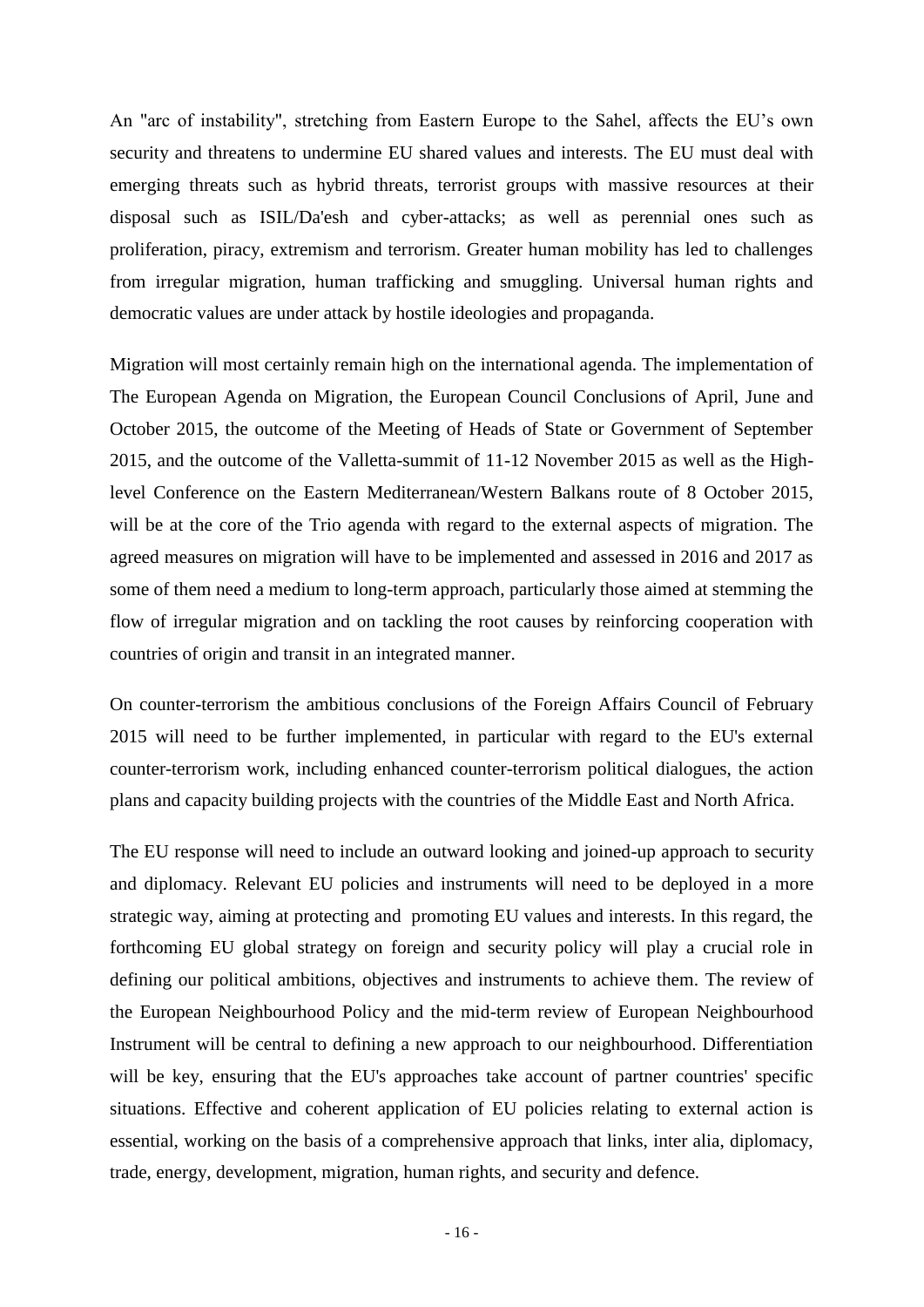This will include the further development of the Common Security and Defence Policy (CSDP) as CSDP missions and operations continue to make a significant contribution to international peace and stability. EU civilian and military capabilities need to be strengthened and the CSDP better tailored to present and future challenges, including human rights considerations. In accordance with the European Council conclusions of June 2015, the EU should further enhance cooperation, including internationally, in the field of security and defence, in close coordination with international parties such as the UN and NATO as well with the European defence industry. A facilitating role for the European Defence Agency is foreseen. Increased cooperation with partner organisations, greater complementarity and mutual exchange of information is key, in particular with the UN, the OSCE, NATO and the African Union in areas such as hybrid threats, maritime security, rapid reaction and cyber security. Contributions by partners to the CSDP will continue to be encouraged. Implementation of capacity building in support of security and development with a flexible geographic scope, as well as the development of an EU-wide strategic framework for Security Sector Reform, shared by CSDP and development cooperation policy, are also foreseen.

Beyond the Neighbourhood, bolstering partnerships is  $key - in$  particular with likeminded actors, but also with partners of rising global and regional influence, as well as with multilateral organisations and other fora. In order to bring sufficient weight to bear, the EU must be united in defending European values and interests, human rights remaining a core value of the EU that guides and drives actions of the EU, both internal and external.

The Americas present opportunities that need to be fully tapped. Overall, the EU has much to enable it to engage and influence in a positive way. A close and effective strategic relationship with the United States allows for close cooperation on many foreign and security policy issues. The EU will strive to strengthen mutual cooperation on trade, energy security, CSDP and data protection.

In Asia there are tensions among regional players jostling for influence. The EU has a genuine strategic interest in promoting stability in Asia and will seek to convey a strong message of its commitment to Asia and its regional integration, including at the  $11<sup>th</sup>$  ASEM summit to be held in July 2016. The EU will remain engaged with the countries of Central Asia, implementing the EU-Central Asia Strategy reviewed in June 2015.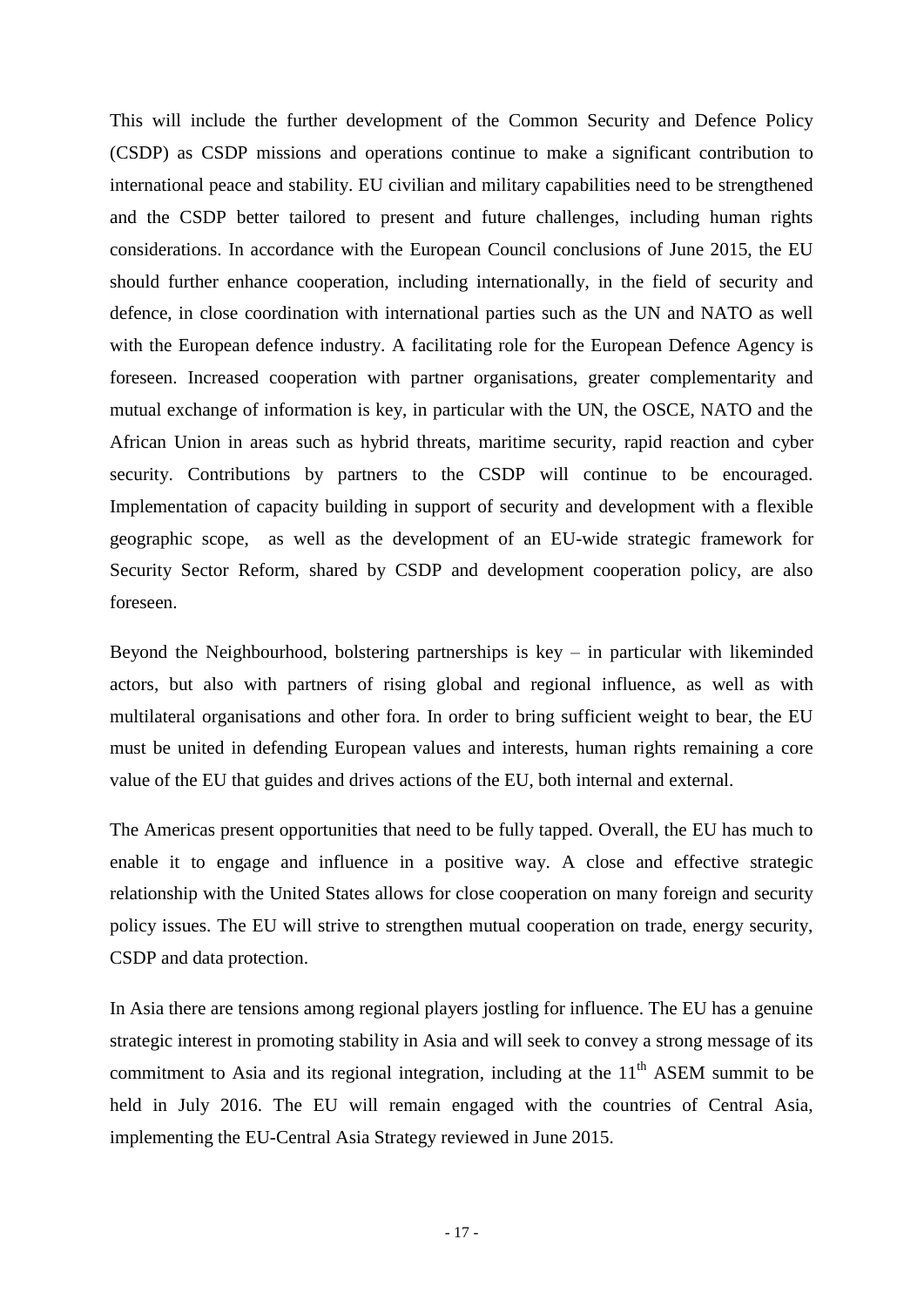In close cooperation with African Countries, the EU will continue to work on the implementation of the EU-Africa Roadmap adopted at the 2014 summit and prepare for the next summit. Continued EU engagement will aim to prevent and address crisis situations, contribute to peace and stability and contain the growing flow of irregular migration and fight terrorism, in close cooperation with the African Union, regional organisations and international partners. The EU will continue to implement the regional strategies and accompanying action plans to contribute to the security and development of the Sahel, Gulf of Guinea and the Horn of Africa regions.

Adapting EU relations with African, Caribbean and Pacific countries (ACP) after 2020 (post-Cotonou) to these new global realities and challenges will be part of these political reflections.

Global challenges will continue to feature prominently on international agenda in 2016 and 2017. It is the EU's aim to reach an ambitious and binding climate protection agreement at the UN Framework Climate Change Convention (COP 21) in Paris, which will have to be implemented by both the EU and its partners. The preparation of a second climate diplomacy action plan will have to be explored in the light of the international implications of the Paris agreement. Regarding the promotion of EU's energy security it will be important to assess the implementation of the external elements of the Energy Union communication endorsed by the European Council in March 2015, in particular regarding the support of EU's diversification efforts with Foreign Policy instruments.

Development policy and cooperation remain central elements of the EU's external action. The EU will continue its work to make its development assistance more effective and targeted. In pursuing this, the EU will also strengthen the efforts to link up the development cooperation programmes of the EU and Member States though Joint Programming. The EU and its Member States will also continue its efforts to better link up its external relations tools and instruments in line with the principles of the EU's comprehensive approach.

The 2030 Agenda for Sustainable Development agreed in New York will provide a new global framework for sustainable development efforts. Consequently, the focus of the Trio Programme will be the implementation of this agenda, including on the internal EU implementation in the appropriate fora.

The EU's policies will need to be looked upon in line with the new Sustainable Development Goals, through a multi-stakeholder approach. Equally, fostering Policy Coherence for